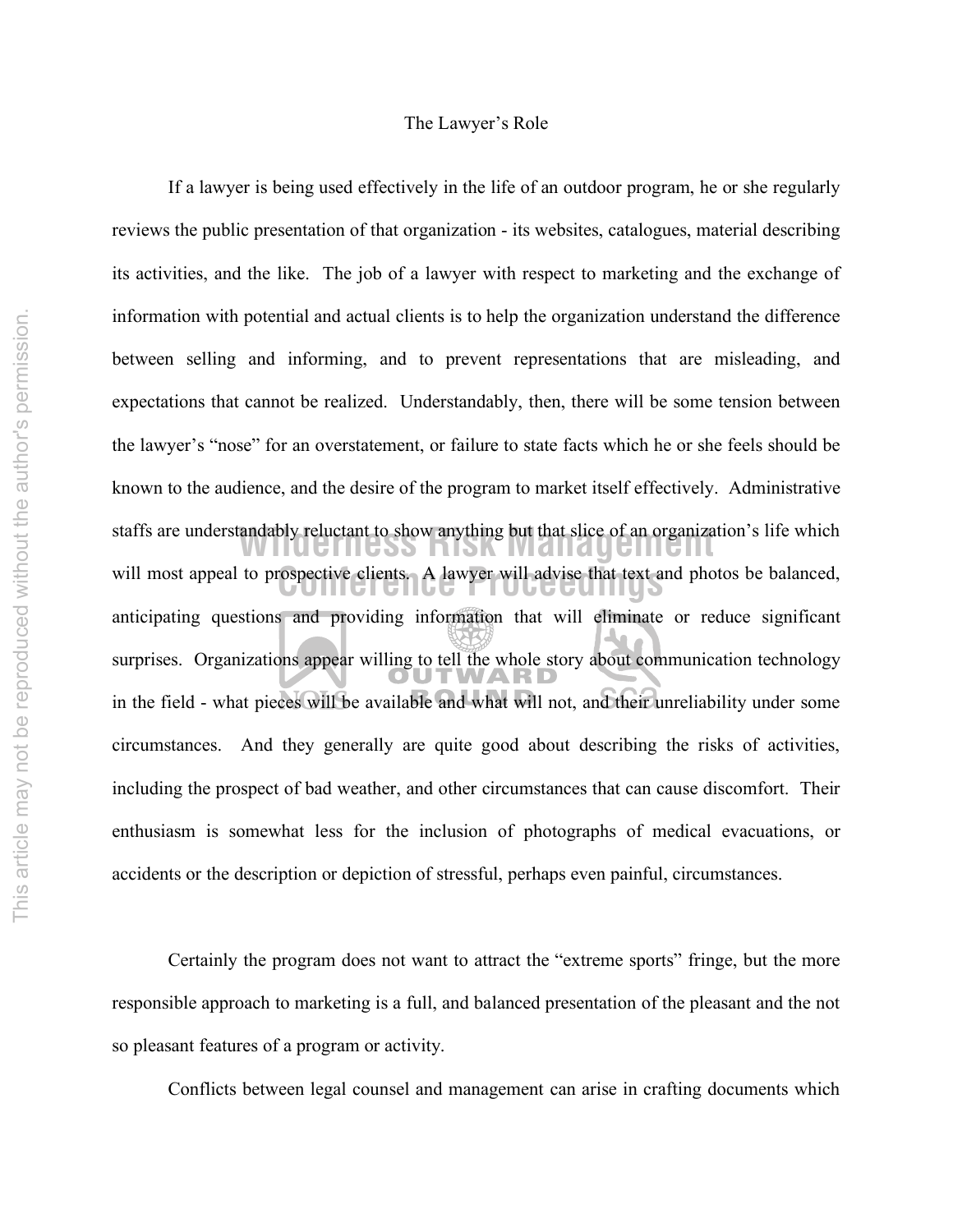shift or eliminate liability for acts or omissions of the program. Participation Agreements for example should include, directly or by referenced, a description of the planned activities and their risks. The lawyer wishes to protect the program by committing the Participant, in advance, to an understanding of a wide-range of unappealing outcomes. And the lawyer wants some confidence that a judge will consider that a waiver of release of future claims was made with knowledge of risks, and of activities from which those claims might arise. An organization may be reluctant to describe as an inherent risk of an activity, for example, the misjudgment of coparticipants and staff members. The lawyer feels she is best serving the organization if she can obtain an acknowledgment from the Participant that instructor error is an inherent risk and obtain Participant's release of any claims arising from such error.

# **Wilderness Risk Management**

**Conference Article Proceedings** Once again, the tension is between a desire to present the activities of the program in a non-threatening manner, and to protect the organization by a reasonably full exposition of the dangers that await the Participant in the field. All the lawyer can do is advise the client of the loss of some degree of protection from claims, when the description of activities and risks is compromised. In fact states' laws differ regarding the degree of specificity with which risks must be identified, for them to be effectively assumed, and claims of injuries effectively released. And developing case law appears to support an argument that simple negligence on the part of an instructor-occurring within the course of instruction-is in fact an inherent risk-or in any event is assumed by the student or co-participant - as a characteristic of participation or instruction which simply comes with the territory. The Courts rule that, to hold an instructor liable for simple carelessness would stifle the creativity, energy and "pushing the envelope" characteristics of effective teaching. The cases are clear that an instructor may be held liable for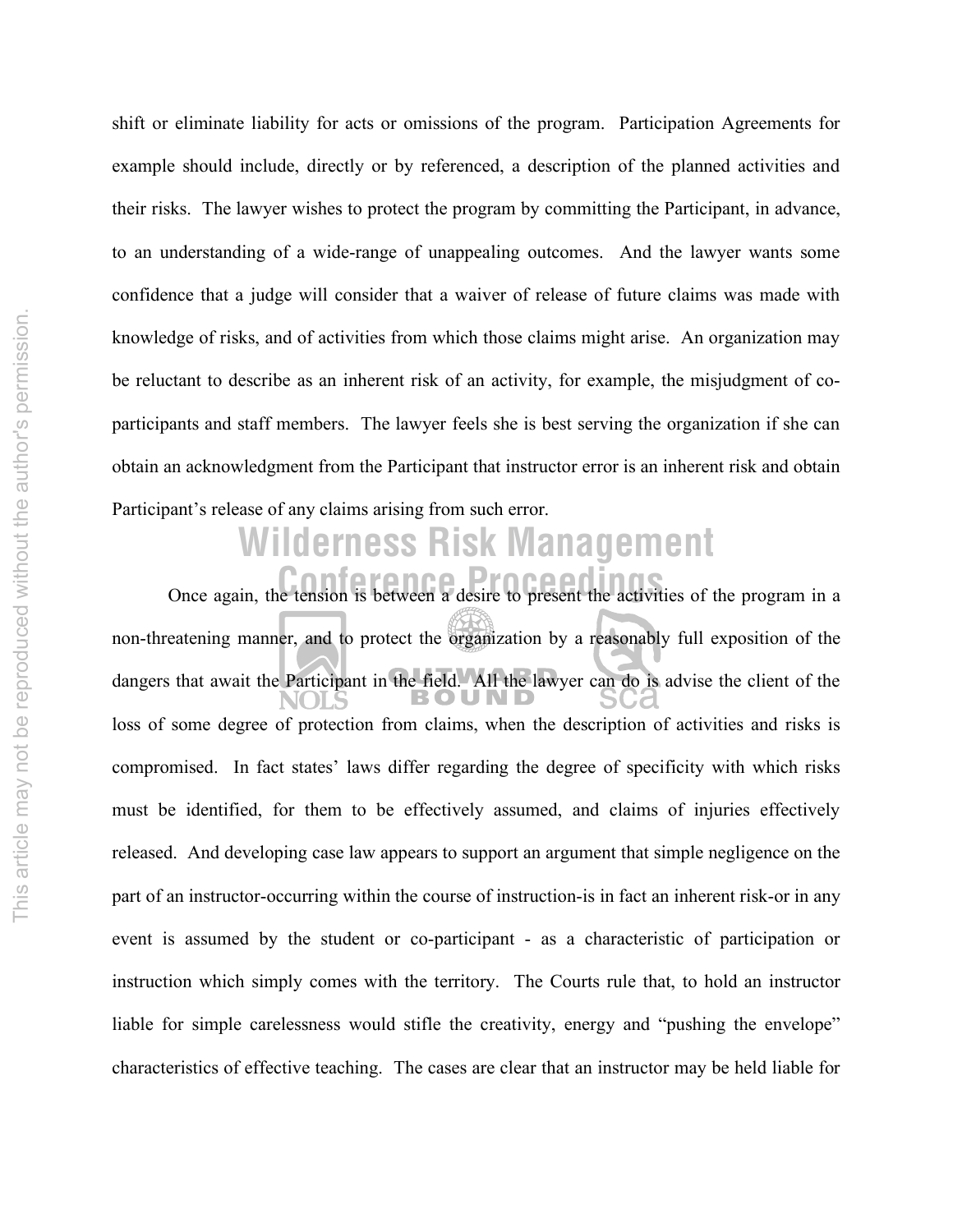conduct which falls outside the scope of reasonably foreseeable mistakes of assessment of skill development, for example, such as failing to sequence the training of a pupil so that he or she is reasonably capable of taking the next step.

The job of the lawyer is to work with the organization, understand its resistance to certain provisions which might maximize protection, and settle upon a degree of protection which is satisfactory to the organization and which fairly and adequately describes the activities and risks with which the Participant will be confronted.

#### **Medical**

Participant for the activity. An organization may be inclined to move this burden significantly to Questions may arise regarding the responsibility for determining suitability of the the potential Participant and his or her family and physician - to supply information about the activities, the environment and hazards, and let the Participant decide whether he or she is mentally and physically capable of participating, without causing harm to herself or others. In terms of legal liability, the organization probably is better served by shifting as much responsibility as it can for determining suitability. It does, however, nevertheless have some obligation to give the candidates sufficient information so that an informed and intelligent choice can be made.

With regard to medical screening and suitability, an organization is at some risk of legal liability if it asks questions of a medical nature, collects responses, and determines, for example, that an asthmatic, or diabetic, is qualified to be on the course. Better, it might be suggested, to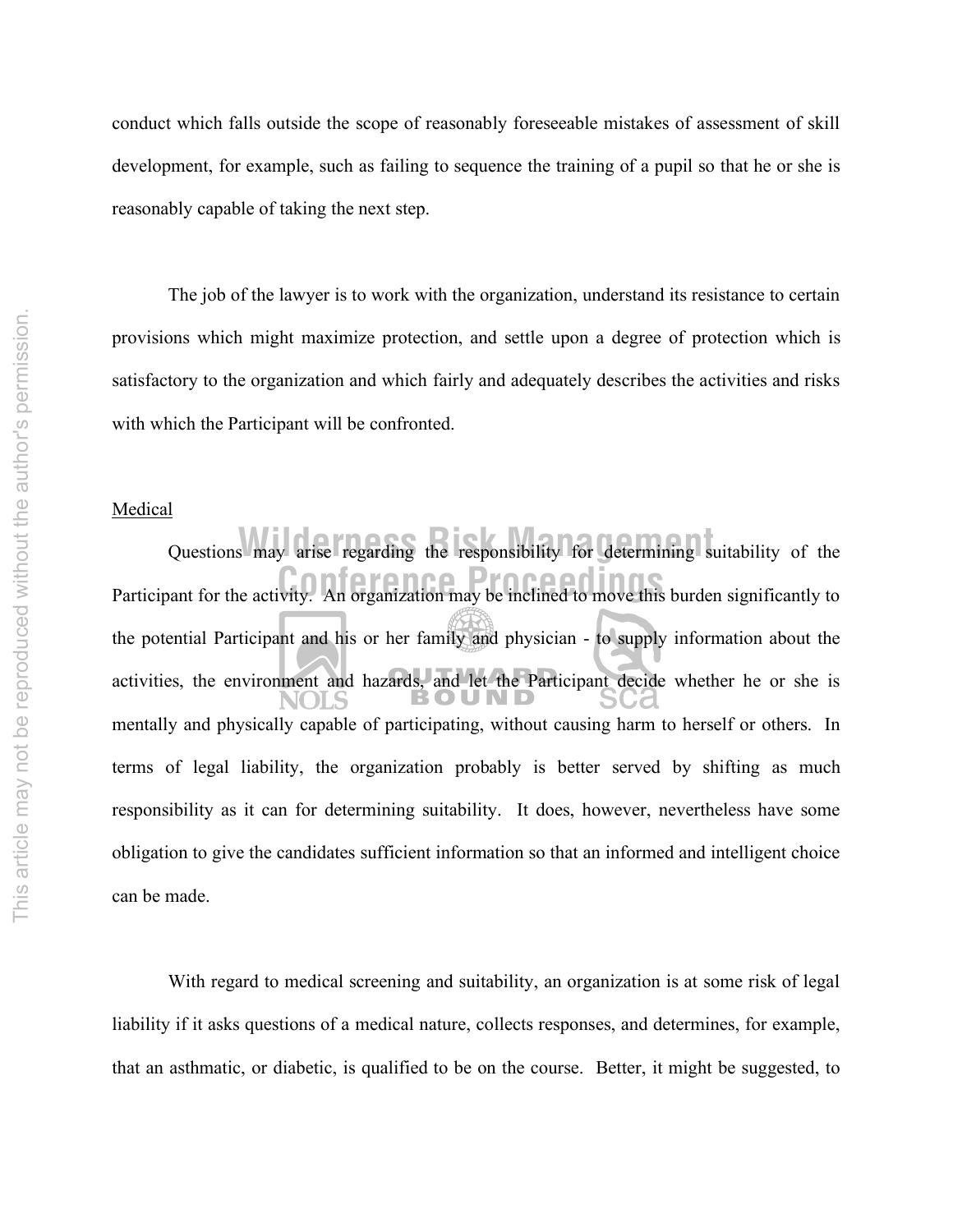let the physician of the diabetic candidate, armed with knowledge of activities (including levels of exertion, diet, available medical support, and the degree of "control" over the disease), make the call.

There is a point at which the culture of the organization dictates the extent to which it possessing vastly more information about the experience - must accept responsibility for not only conveying information about the experience but also the final decision about whether or not the candidate will be accepted. The lawyer may encourage conversations between and among the organization, or perhaps its medical advisor, the candidate, and the candidate's physician, to arrive at a consensus regarding the conditions for participation and protocols for treatment.

## **Wilderness Risk Management**

The task of the lawyer is to provide information regarding fundamental duties of the organization and the protection allowed by law (a specific disclaimer of any liability of any loss or injury arising from an undisclosed medical condition for example), and allow the organization to determine what responsibility it is willing to take regarding suitability and treatment issues.

#### **Operations**

Events in the field can produce learning opportunities for counsel to an adventure program. I recall an incident in which a student was suspected of having drugs in his possession. The student had left his pack in camp when he and other members of a small group went for a day hike. The headquarters of the organization received a call on a cell phone, which was relayed to me, from the instructor, who had searched the pack and found incriminating evidence. I was concerned about issues of privacy and, frankly, some ethical questions (students had not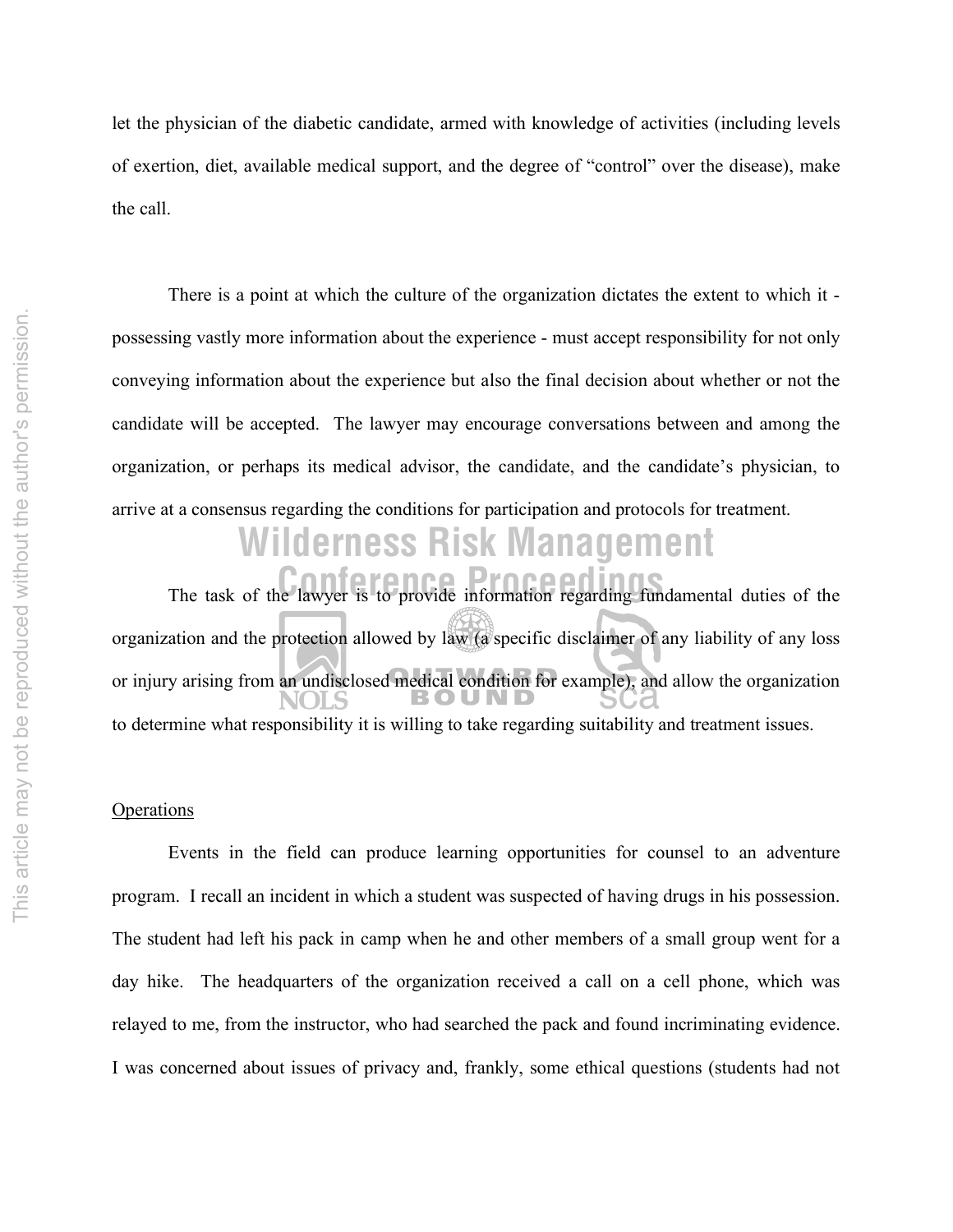been told that their packs would be subject to search without their consent), and I suggested we could take no action against the student under these circumstances. The organization decided, instead, to confront the student with the discovery. This was done, and led to a very productive exchange with the student, and other members of the course, regarding matters of trust and safety. The student was separated form the course, and later thanked the staff for what it did! My advice was not taken, but I must say that the outcome was better than any I could have anticipated coming from my approach. No issue was raised regarding invasion of privacy or trespass and the matter was closed with everyone having learned a great deal, including me, about the lawyer keeping his eye on the potential for positive outcomes and not contesting the instincts of the professionals in dealing with their clients and students.

### **Conference Proceedings Wilderness Risk Management**

Post Accident

Dealing with serious injuries and death-the handling of other course participants, staff, families of the victim, and media - presents opportunities for tension between the best impulses of an organization and legal considerations.

Many times the commitment of the organization to the injured party and his family presents real dangers in terms of ultimate liability of the organization arising from the accident. In fact, many times, post-accident behavior of an organization - unreasonable or improper, uncooperative or too generous - can influence the outcome of a claim or a lawsuit.

Litigation - the filing and defense of a lawsuit, the collecting of facts, by demanding documents and taking sworn testimony from parties and witnesses - assumes an adversarial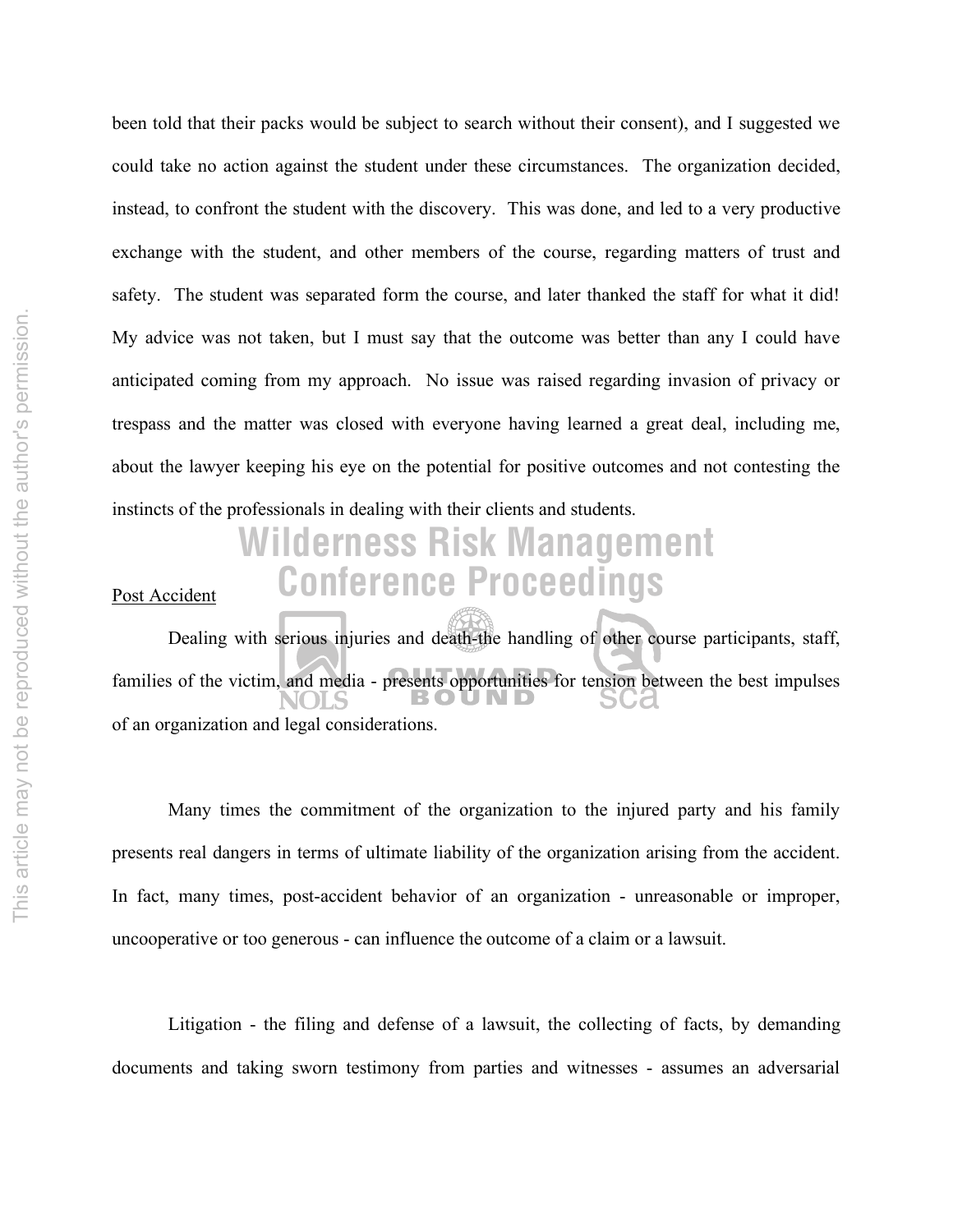relationship between the parties. Someone has been hurt and seeks compensation from an organization that either feels it is not responsible for the loss or should not have to compensate to the extent demanded.

State and federal laws contemplate an exchange of information which is relevant to the controversy, and designed to lead to evidence which will be admissible at the trial of the controversy. It allows questions to be asked and requires answers, under oath, regarding the incident and circumstances before and after the incident - inquiries which might be pertinent to a decision regarding fault, a causal connection between the fault and the loss, and an assessment of the extent of the loss.

## **Wilderness Risk Management**

In the event of an injury, for example, almost every aspect of an organization's operating policies and practices, qualifications of staff, representatives made in marketing and other materials, and post-accident conduct (including statements of regret, apology, or anger) are fair game.

A grieving co-participant's or staff member's statement of fault can become evidence of an admission; an entry in a journal or log which indicates a contributing act or omission, becomes part of the evidence in the case. Without proper steps to preserve confidentiality, postaccident interviews, including therapeutic critical incident stress debriefs, can produce evidence of wrongdoing.

It is easy to understand, therefore, an admonition from lawyers that the organization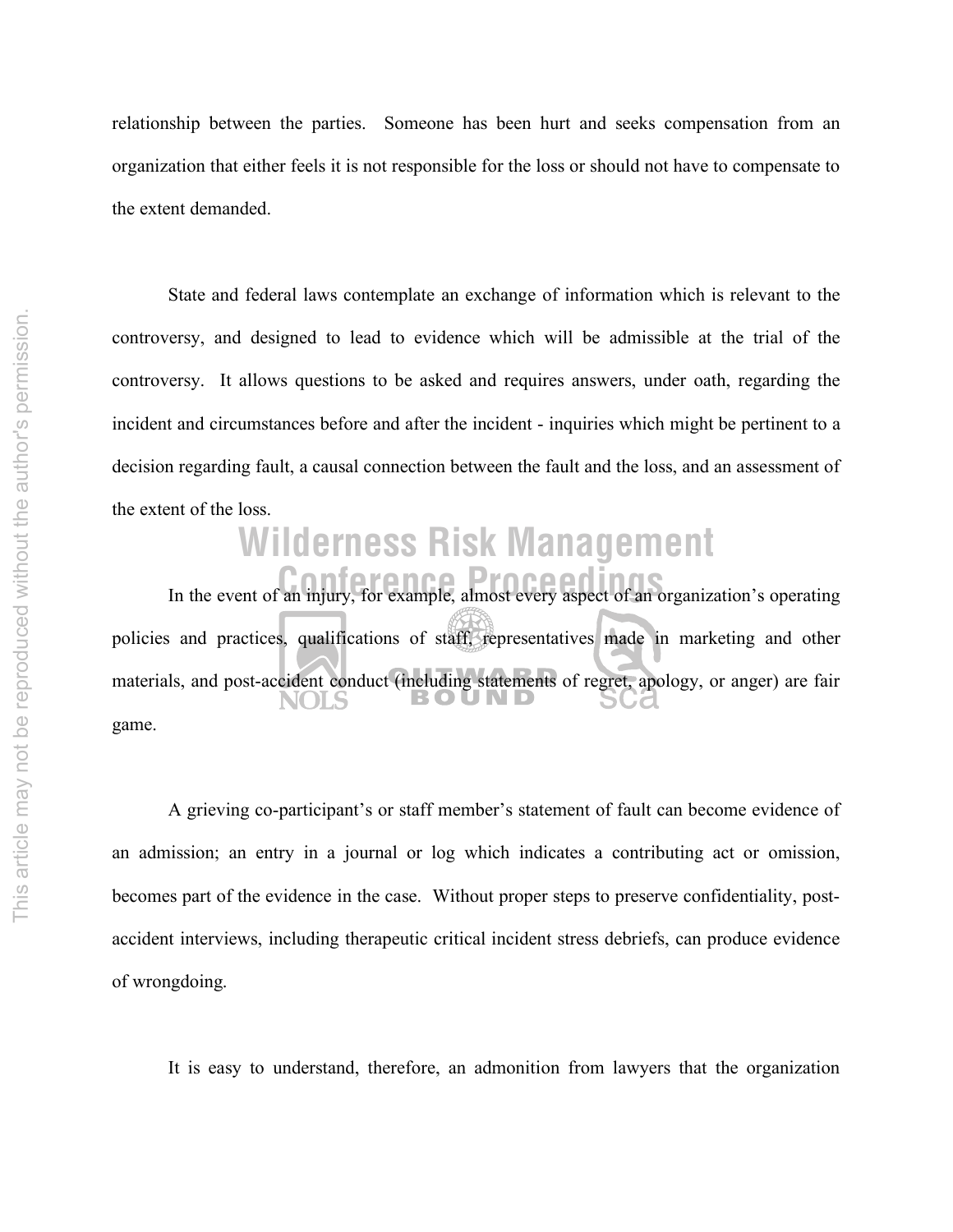essentially "shut down" after an accident, saying nothing, offering nothing. Every move is orchestrated by trial counsel, usually appointed by an insurance carrier, with an eye to its implications at trial.

This approach may contradict instincts and values of the organization, which are more focused on the physical and emotional well-being of the injured person and her family. The organization, for example, coming from a strong cultural commitment to the student, may wish to bring the family to an injured student (or the site of a death); the organization might even invite the family to talk to willing co-participants or staff members. Official expressions of regret - rarely apology - might be issued to the media which can be subject to interpretation of an admission of some responsibility.

## **Wilderness Risk Management**

An organization may immediately convene an internal investigation whose findings might be protected from adversaries in a lawsuit by legal rules of evidence; but the organization may wish to commit, in advance, to share its results with the family. The organization might appoint an outside review team - might even offer the family the opportunity to suggest members of that team - with assurances that the results will be made known to the family.

These accommodations have serious legal implications.

The question, of course, if whether these implications are positive or negative.

We might fairly characterize the reasonable strategies on either side of the line as 1) reasonable cooperation, including a generous interpretation of applicable laws of procedure and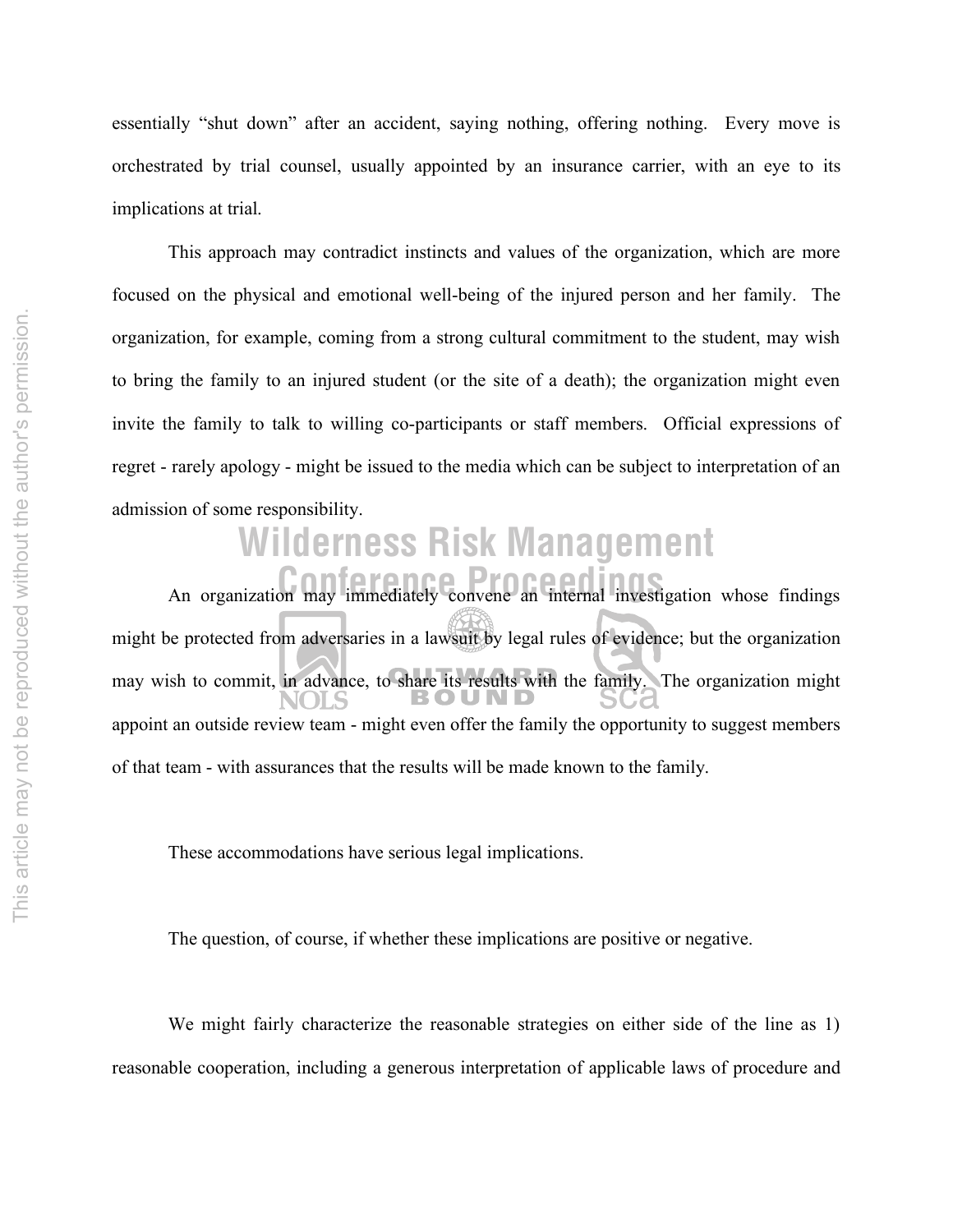evidence which favors the sharing of information and an early resolution; and 2) offering no more than the law requires, read most conservatively in favor of the organization.

Whichever is chosen, including an option somewhere along a spectrum between the two, the choice must be made only with a clear understanding of the legal implications of that choice.

and empathy are more likely to preserve the reputation of the organization for fair dealing, and wears; and, in the long run (though not always), it has economic benefits as well. Cooperation In my experience, including serving as general counsel to a major outdoor program in several death cases and several more serious injury cases, operating on the "cooperation" side of the line in these matters has been the preferred way to proceed for all parties. That approach preserves, generally, the value system of the organization which has sustained it through the reduce the dollars which may have to be paid to satisfy the claim.

The approach which the organization will take to post-accident relationships must be determined long in advance of the claim - producing incident. Policies and practices in this regard should be a part of the critical incident protocols of the organization. Those protocols should be the result of thoughtful discussions among staff, board members, legal counsel, representatives of the insurer, and other constituencies of the organization.

OUTWARD

They should be clearly understood and written, and so embedded into the culture of the organization that they are implemented without question in the event of the serious incident.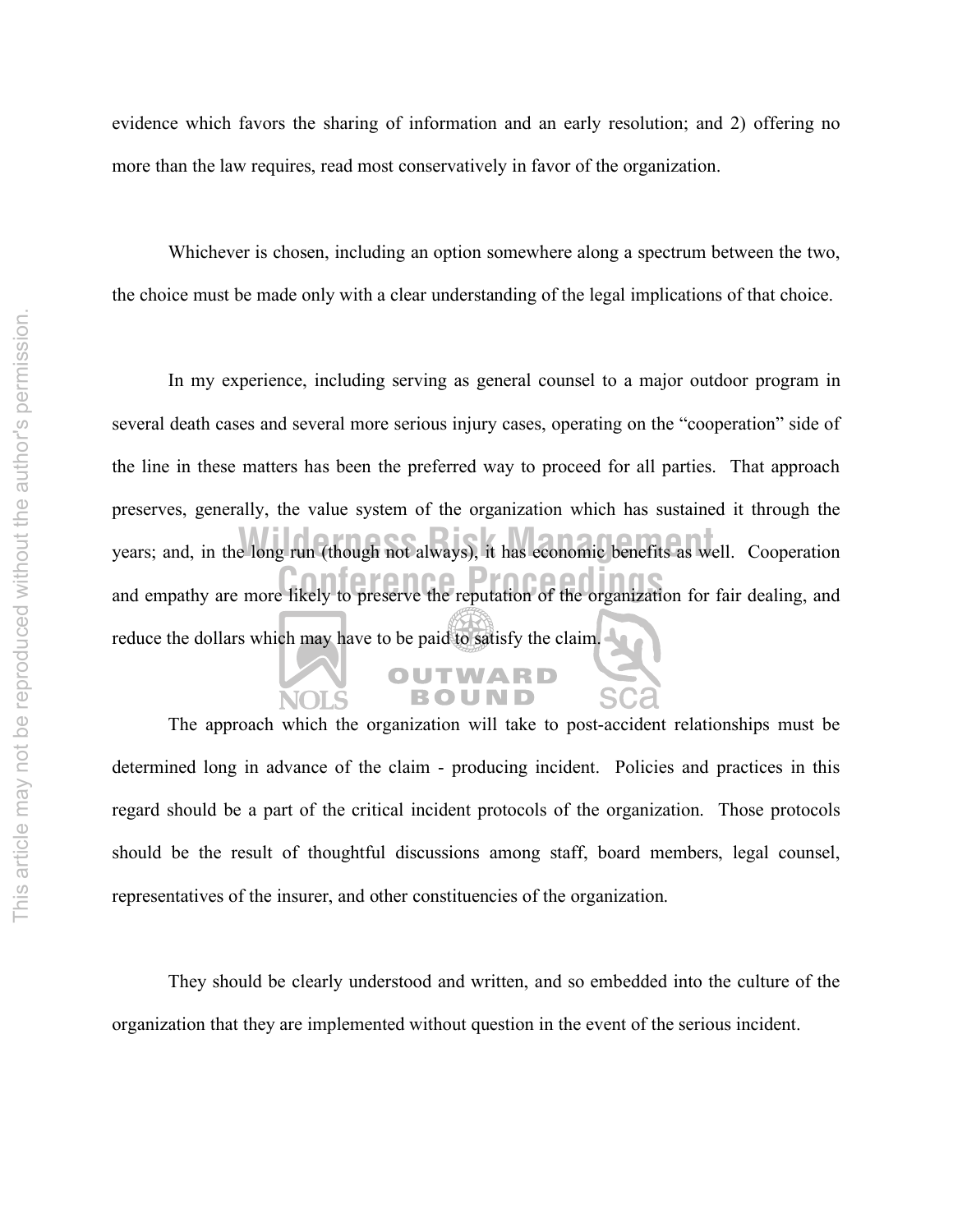Some flexibility must be built into the policies, of course. Conduct or claims from an injured party or family which are unfair and mean spirited must be countered with firmness and the withholding of cooperation which might have led to a quicker and more satisfying resolution for both sides.

Money rarely is the primary goal of a victim or the family of a victim. If they consider the organization at fault you would expect a demand that expenses be recovered and perhaps some compensation for other factors; but primarily the family wants to know how the accident occurred, why it occurred and what steps will be taken to keep it from happening again. The family, in other words, wants meaning more than monetary compensation.

### The priorities for the organization, too, are an understanding of what happened and why, **Wilderness Risk Management**

so that it can take reasonable steps to prevent a reoccurrence. Usually the organization, unless faced with absolutely unwarranted claims or demands, will expect to provide some compensation. The willingness to compensate may exist whether or not the organization considers itself at fault. A willingness to do so is generated by the earliest formation of a "partnership" relationship between the organization and the participant and his family, for the achievement of certain goals or expectations. This relationship is formed from the earliest marketing and promotional materials, through the application process, interviews or discussions regarding medical or other issues of suitability, and certainly continues importantly through relationships that are developed during the course activities. Again, except where there is an utter lack of reciprocity, understanding and cooperation, the organization may be wiling to share in the sadness of an injury or death and the disappointment of unrealized expectations, and pay dollars,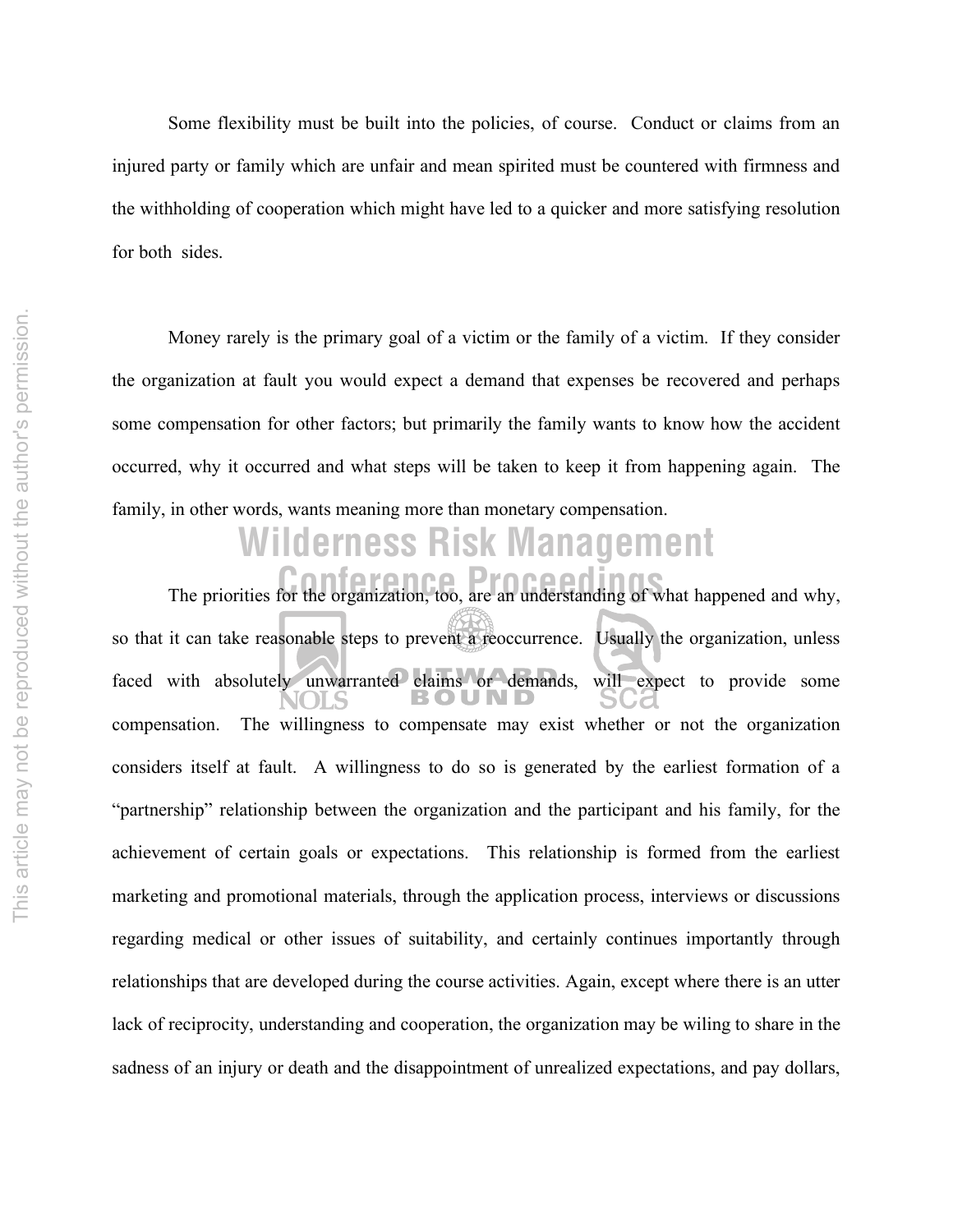erect a monument, organize a conference, or provide some other material and symbolic memorial to the event, and learn from it.

There appears to be something of a trend these days in favor of "transparency" and the early, and aggressive, recognition of responsibility by even governmental agencies, and certainly many other institutions. Unhappily, for - profit corporate institutions seem to be lagging behind a bit, but the conduct of one of the world's major corporations, in the Exxon Valdez incident, provided important learning about the public relations and financial consequences of ignoring accountability.

years, very few lawsuits have been filed by persons claiming to have been injured by some In the course of my work as general counsel for major outdoor programs, over almost 30 wrongful act or omission of my client. Disputes concerning other deaths and serious accidents have been resolved through private negotiations between the parties, or mediation before a neutral third party.

Interestingly, although these organizations had confidence in the strength of their waivers and releases (which included a release for negligent conduct), that document has never been the most prominent part of negotiations or even the sometimes contentious mediation and pre-trial procedures. The parties were aware of its existence and acknowledged, to varying degrees, its validity, but proceeded, instead, to explore those issues which were shared by the claimant and the organization: how did this happen, how do we keep it from happening again, and what would be faire compensation to the person injured. I can recall no instance - and there have been four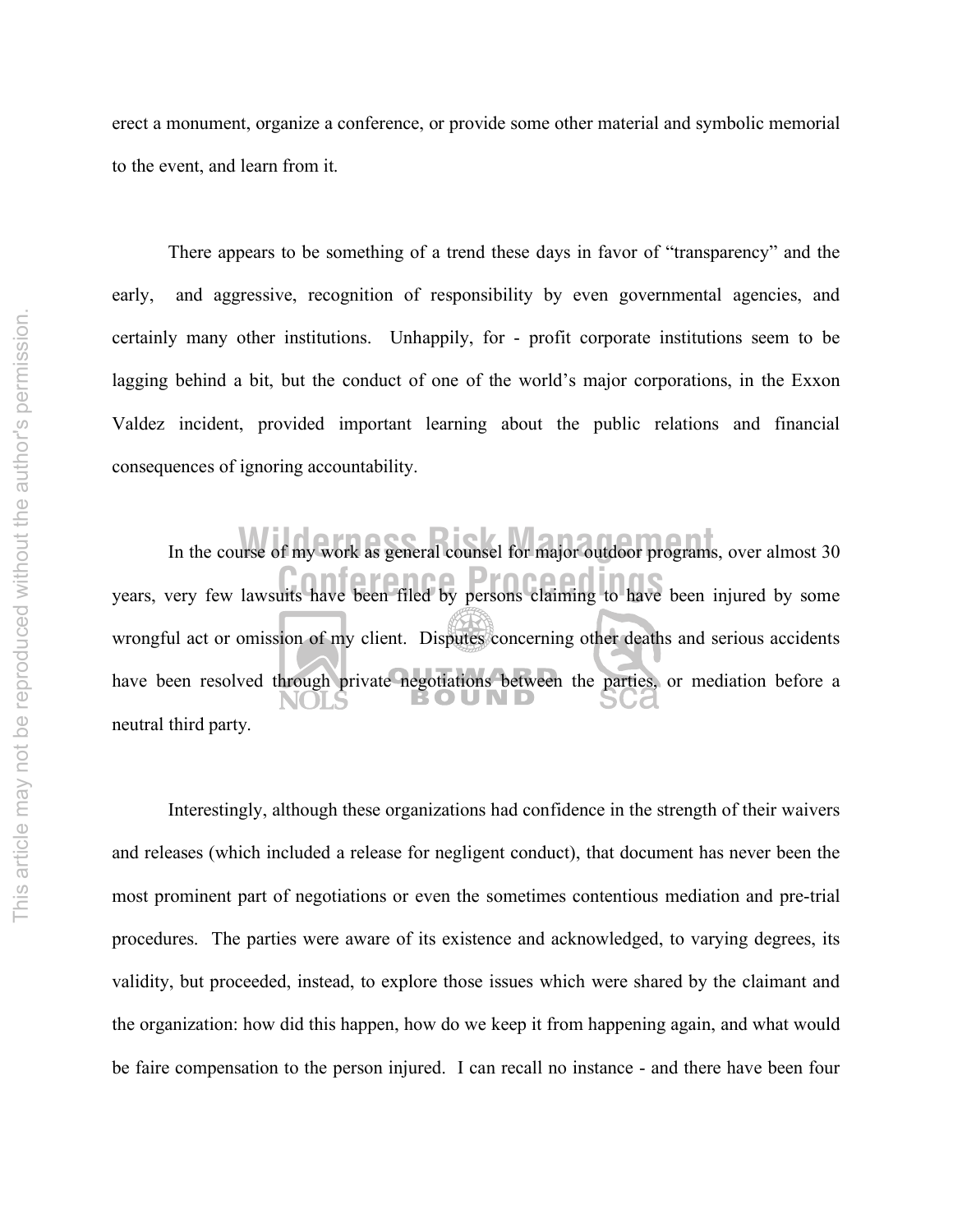or five quite significant matters - in which I feel the organization paid too much, or subsequently learned of expressions of anger, disappointment or regret from injured parties or their families regarding the settlement.

future, and paid an amount of money which both sides felt acceptable to achieve that. healing - physical and emotional - which was to be a significant part of this woman's near term A number of years ago a student with promising prospects as a business school student and business person was injured and suffered some disfigurement. The organization, and the woman and her co-participants, arguably had failed to take certain steps which might have prevented the accident. I believed the organization was less at fault than the student and coparticipants. What happened was not reasonably preventable by the organization nor could it have been foreseen. Nevertheless, the organization wanted very much to participate in the

The "let's don't to anything that we are not forced to do, and then only after a dog fight" approach is expensive, severely distracts staff and other constituencies, has at least the potential for damaging an organization's reputation for fair and ethical dealing with its clients and students and, more often than not, simply delays what talented lawyers on both sides recognize early on as a reasonable and logical outcome of the dispute.

I was impressed in the serious events that I describe above with the close cooperation of counsel appointed by the insurance companies involved. They understood the value of preserving certain standards which permeated the practices and policies of the organizations. They agreed, as part of a claims handling process, to honor the organization's approach. They